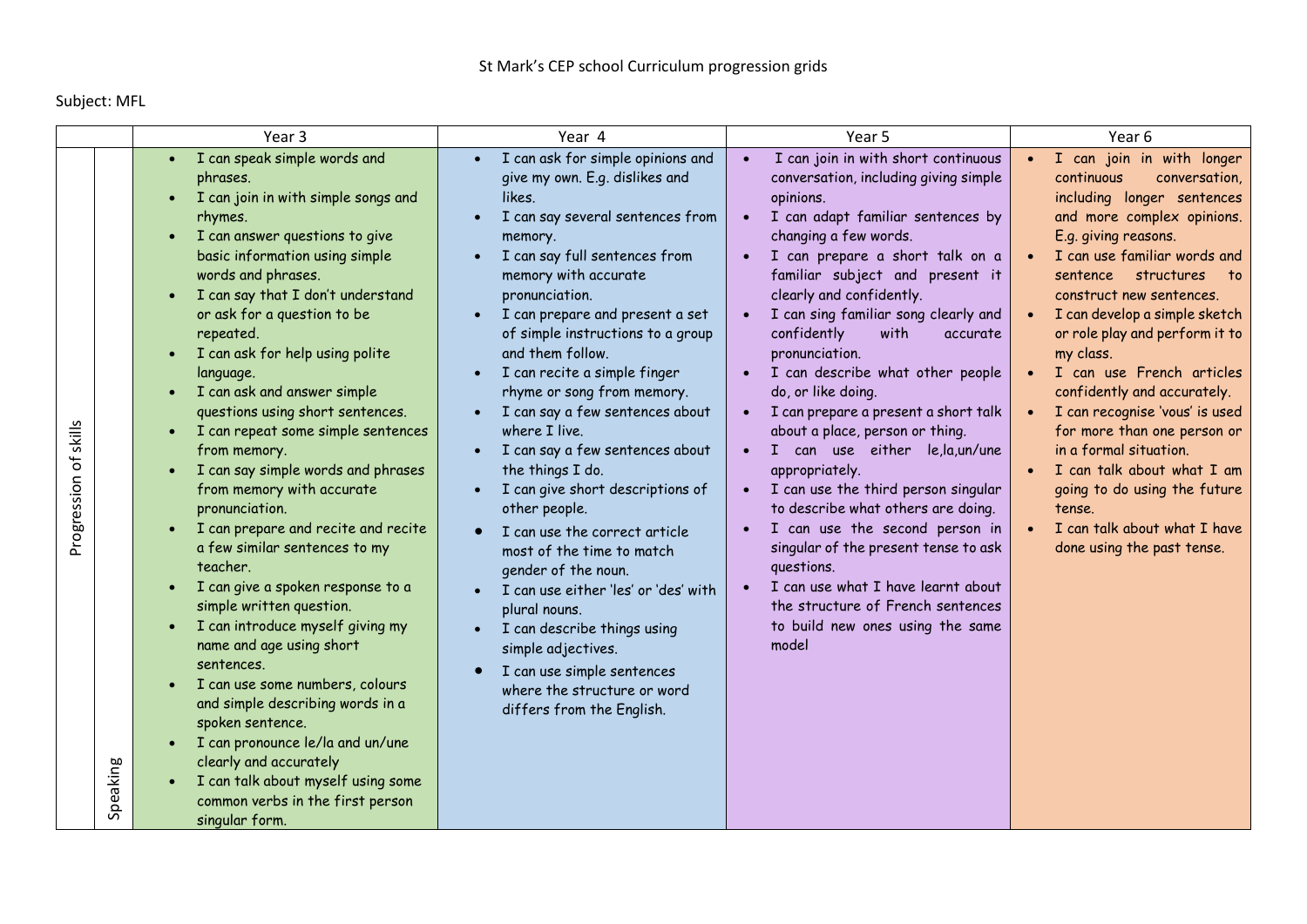| I can understand some simple       | I can pick put familiar words and | I can understand the main points              | I can understand the main              |
|------------------------------------|-----------------------------------|-----------------------------------------------|----------------------------------------|
| words and phrases                  | phrases from spoken sentences.    | including simple opinions, from a             | points and some detail from            |
| I can understand some simple       | I can recognise familiar words    | short spoken passage that contains            | a short spoken passage,                |
| instructions and follow them.      | and phrases in a spoken story or  | unfamiliar language.                          | including<br>more<br>complex           |
| I can identify phonemes which are  | poem.                             | I can understand the main points<br>$\bullet$ | phrases and sentences.                 |
| the same as, or different from,    | I can identify the gender of a    | from a spoken story or poem, which            | I can understand the main<br>$\bullet$ |
| English phonemes.                  | noun from its article in spoken   | contains some unfamiliar language.            | points and some of the detail          |
| I can identify sounds in songs and | French.                           |                                               | from a spoken story or poem,           |
| rhymes, e.g. by clapping when I    | I can recognise who is being      |                                               | which<br>contains<br>some              |
| hear a given sound.                | talked about in a sentence from   |                                               | unfamiliar language.                   |
| I can recognise a question         | the pronoun.                      |                                               |                                        |
| I can understand simple questions  | I can recognise the structure of  |                                               |                                        |
| and respond to them.               | some French sentences differ      |                                               |                                        |
| I can recognise negatives.         | from English.                     |                                               |                                        |
| I can respond appropriately to     | I can understand the difference   |                                               |                                        |
| songs and rhymes.                  | between le, la, un/une in spoken  |                                               |                                        |
| I can recognise whether nouns are  | French.                           |                                               |                                        |
| singular or plural.<br>Listening   | I can recognise and understand    |                                               |                                        |
| I can recognise some basic French  | the difference between mon,       |                                               |                                        |
| adjectives.                        | ma, mes.                          |                                               |                                        |
|                                    |                                   |                                               |                                        |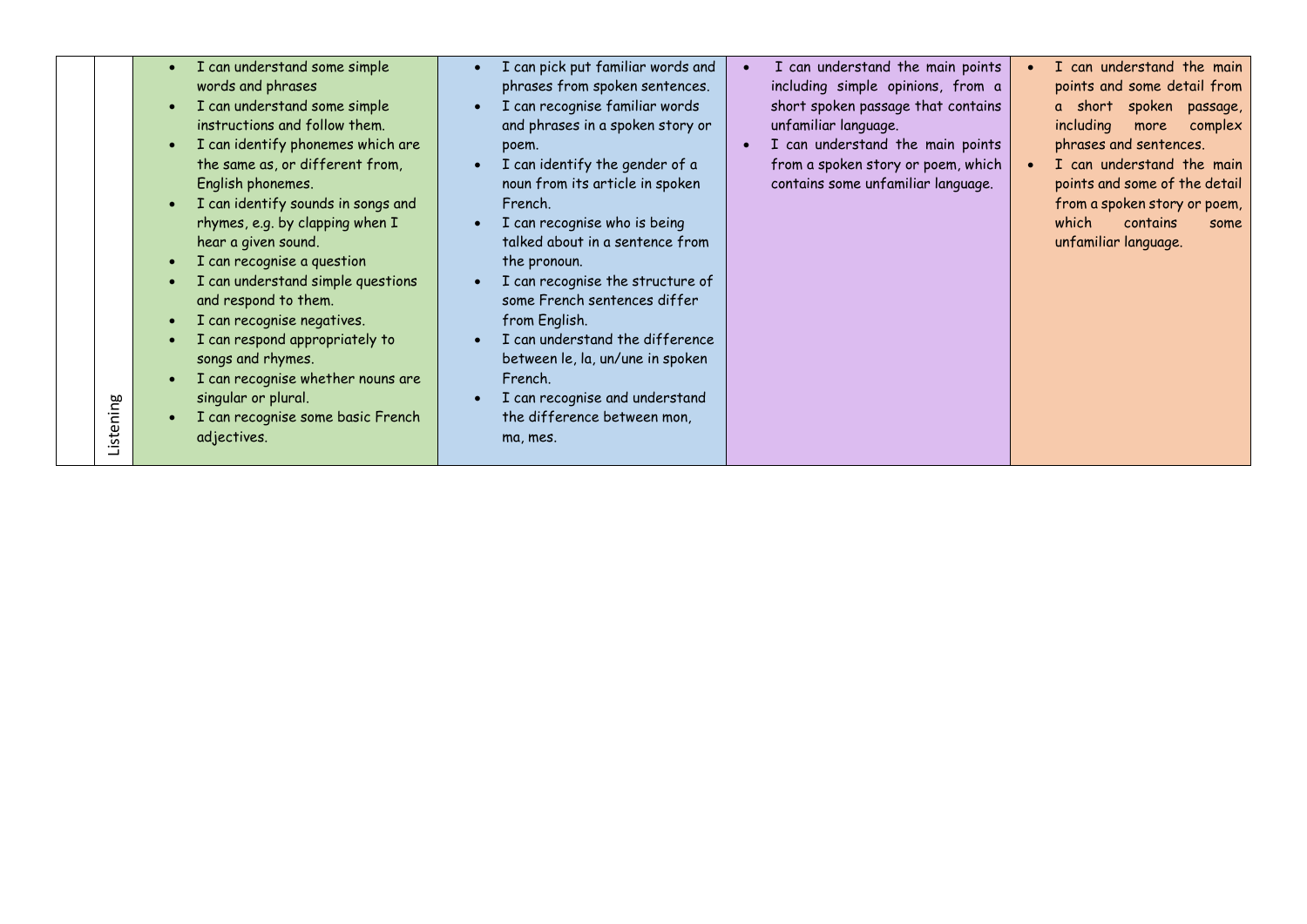|          | I can read and pronounce the<br>$\bullet$<br>most common letter strings in<br>French.<br>$\bullet$                                                                                                                                                                                                                                                                                                                                                                                         | can follow and understand a<br>$\bullet$<br>familiar written text, reading,<br>listening at the same time.<br>$\bullet$                                                                                                                                                                                                                                                                                                                                                                                                                                                                                                                  | I can read and pronounce unfamiliar<br>written words accurately using my<br>knowledge of French phonics.                                                                                                                                                                                                                                                                                                                                                                                                                                                                                | I can understand the main<br>point and some of the detail<br>from a short written text,<br>contains                                                                                                                                                                                                                                                                                                                |
|----------|--------------------------------------------------------------------------------------------------------------------------------------------------------------------------------------------------------------------------------------------------------------------------------------------------------------------------------------------------------------------------------------------------------------------------------------------------------------------------------------------|------------------------------------------------------------------------------------------------------------------------------------------------------------------------------------------------------------------------------------------------------------------------------------------------------------------------------------------------------------------------------------------------------------------------------------------------------------------------------------------------------------------------------------------------------------------------------------------------------------------------------------------|-----------------------------------------------------------------------------------------------------------------------------------------------------------------------------------------------------------------------------------------------------------------------------------------------------------------------------------------------------------------------------------------------------------------------------------------------------------------------------------------------------------------------------------------------------------------------------------------|--------------------------------------------------------------------------------------------------------------------------------------------------------------------------------------------------------------------------------------------------------------------------------------------------------------------------------------------------------------------------------------------------------------------|
| aui<br>ᅙ | I can read and pronounce familiar<br>written words accurately using my<br>knowledge of French phonics.<br>I can read familiar words and<br>$\bullet$<br>phrases aloud with accurate<br>pronunciation.<br>I can recognise and<br>$\bullet$<br>understand some individual<br>written words and match them<br>to pictures.<br>I can understand familiar<br>written phrases and simple<br>sentences and response to<br>them.<br>I can read a simple rhyme or<br>$\bullet$<br>poem in a chorus. | I can read simple rhyme, song or<br>story aloud to my class.<br>I can use a bilingual dictionary to<br>$\bullet$<br>look up the meaning in English.<br>I can use a bilingual dictionary to<br>$\bullet$<br>find the French translation of<br>English words.<br>I can identify the gender of a<br>French noun from its article.<br>I can recognise subject pronouns<br>$\bullet$<br>such as je, tu, il and elle.<br>I can recognise the first, second and<br>$\bullet$<br>third person singular forms of some<br>common verbs in the present tense.<br>I can recognise common sentence<br>$\bullet$<br>and word order patterns in French. | I can read unfamiliar words and<br>aloud with accurate<br>phrases<br>pronunciation so that others can<br>understand me.<br>I can understand the main pints<br>from a short written text, which<br>contains some unfamiliar language.<br>I can read aloud a short story<br>containing familiar language, clearly<br>with expression.<br>I can understand the difference<br>between le/la and un/une<br>I can recognise the meaning of<br>mon/ma/mes<br>I can recognise that some nouns<br>have irregular plurals.<br>I can recognise that adjective<br>endings often change to match the | which<br>some<br>unfamiliar language.<br>I can appreciate why certain<br>words have been used in<br>written stories, song or<br>poems.<br>I can<br>recognise<br>'vous'/<br>ils/ells<br>forms of<br>some<br>common verbs in the present<br>tense.<br>I can recognise that some<br>verbs are irregular.<br>I can understand the basic<br>meaning 'on' in French.<br>I can identify the future<br>$\bullet$<br>tense. |
| ته       |                                                                                                                                                                                                                                                                                                                                                                                                                                                                                            |                                                                                                                                                                                                                                                                                                                                                                                                                                                                                                                                                                                                                                          | noun they're describing                                                                                                                                                                                                                                                                                                                                                                                                                                                                                                                                                                 |                                                                                                                                                                                                                                                                                                                                                                                                                    |